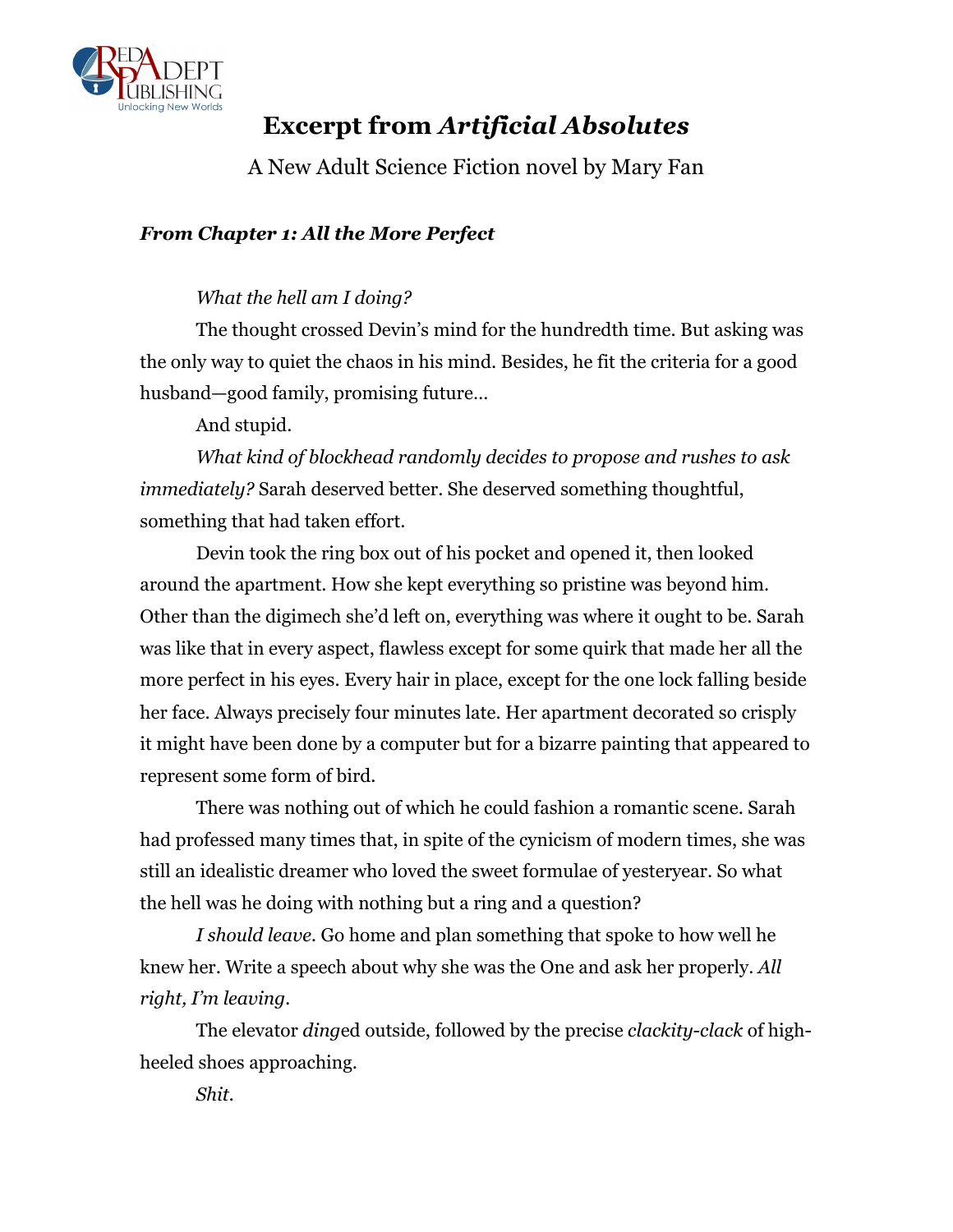

Devin stood, devoid of any semblance of a clue, as the bolts of Sarah's computerized door retracted. The door slid open. Upon seeing her, he instinctively did exactly what he'd come to do. "Sarah DeHaven, will you marry me?"

*Fuck!*

He expected shock. He expected mockery, or horror, or even disgust, but nothing could have prepared him for what she did.

She froze.

"Sarah?"

Sarah stood halfway through the door, her hand inches from the security scanner, motionless.

"Sarah!" Devin rushed to her and put his hands on her shoulders. "C'mon, baby. I'm sorry I scared you."

Sarah didn't move. She was cold, stone cold. She didn't even blink when he looked into the voids of her eyes.

Devin probably had about as much medical knowledge as a repair bot, but even he knew people weren't supposed to seize up like that. He grabbed his slate and pressed the emergency icon.

After a second that seemed to stretch into hours, a response: "Kydera City Emergency Response Center."

A willowy arm reached around him and took the slate from his hand. "I'm sorry. There is no emergency. It was a false alarm."

Devin whirled. Sarah stood beside him, calmly folding his slate.

"Sarah! Are you all right?"

Sarah reached into his pocket and dropped the slate, standing close enough that he could feel her breath. "Of course I am. I'm ecstatic. You proposed." She picked up the ring, which had fallen out of its box when he'd dropped it in alarm. "It's beautiful, Devin."

Devin opened his mouth, but couldn't respond. The anguish of waiting followed by the horror of seeing the love of his life seize up robbed him of the ability to communicate.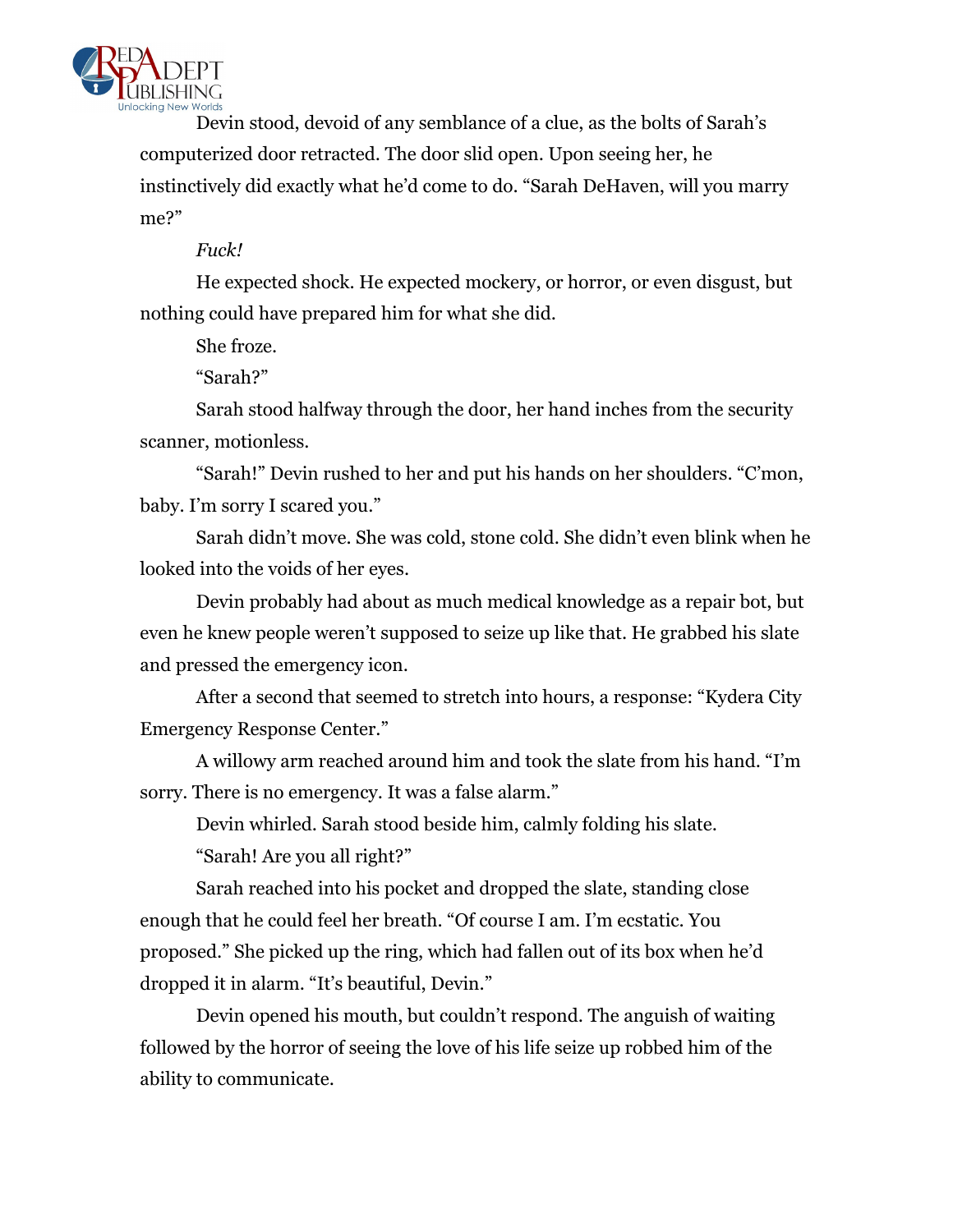

Sarah knit her mildly arched eyebrows. "Baby, why do you look so scared?" Devin tried again to speak. "I-I thought you were… you seized up. I thought—"

Sarah laughed. Something about that once-mellifluous sound chilled him. "I was shocked. That's all. The apartment was supposed to be empty. We never talked about the future. I didn't think you were the marrying kind. Baby, your proposal was the most unexpected, irrational act of randomness. Can you blame me for being surprised?"

"You were cold. That's not… I'm calling the hospital." Devin reached for his slate.

Sarah put her hand on his arm. Her grip was somehow light and firm and utterly unyielding. "No."

"Sarah, please, I—"

"I said no." Sarah's grip hardened.

Devin dropped the slate back into his pocket. He couldn't force her. "I just want to make sure you're okay. I'm sorry. I didn't mean to scare you."

Sarah's expression softened. "There's no reason for concern. A different girl might have screamed or fainted. The fact that I froze should come as no great surprise. It was only for a few seconds. I understand why you panicked, but I assure you, I'm fine." She put her arms around his neck, leaned in, and kissed him. "Of course I'll marry you."

Devin's mind reeled. He couldn't forget how stiff she'd been, how empty her eyes.

Sarah put her hand on his face. "I love you, Devin. I said I would marry you. Doesn't that make you happy?"

She held up the ring. Devin automatically took it and placed it on the hand she gave him.

Sarah regarded it and looked up with a warm smile. Her eyes had regained their usual vivacity, glimmering like the twin onyxes he knew so well. The woman of his dreams, the love of his life, agreed to marry him. Everything was perfect, so why the hell was he so edgy?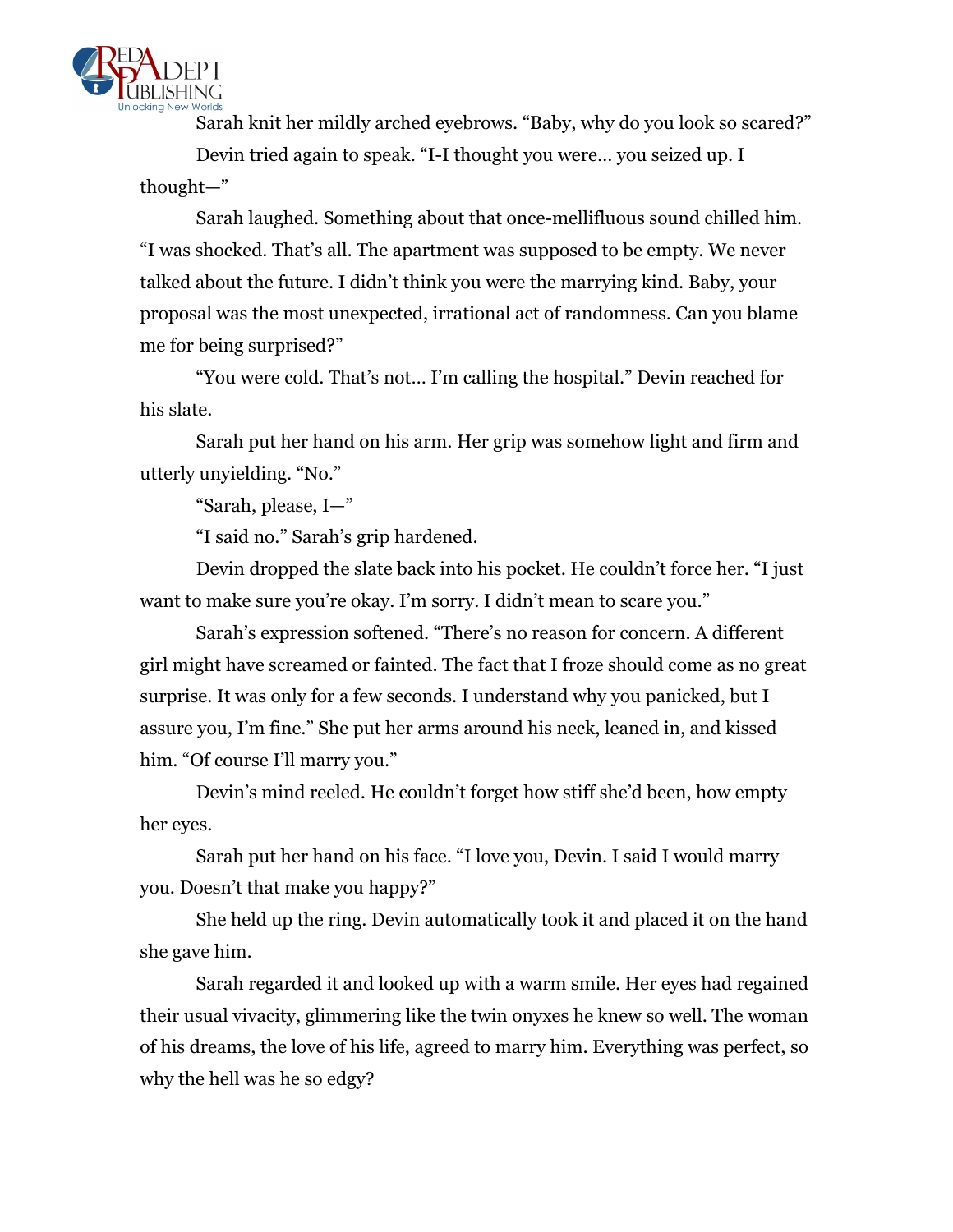

Devin attempted a smile. "I'm sorry. I was worried about you."

"That's sweet." Sarah wrapped her arms around him in a close embrace and whispered, "We're going to be so happy."

Devin wanted to believe it. Moments before, he would have. Disquiet lingered within him. For reasons he couldn't explain, he felt she'd changed. The words that once would have sounded melodious seemed deliberate, the smiles calculated.

Meanwhile, her demo track looped. Sarah kissed him again as the song approached its third verse:

*"Games of fate and games of choice "Twisted, tangled, intertwined, "Who is right, and what is real? "All shall fade within a mind."*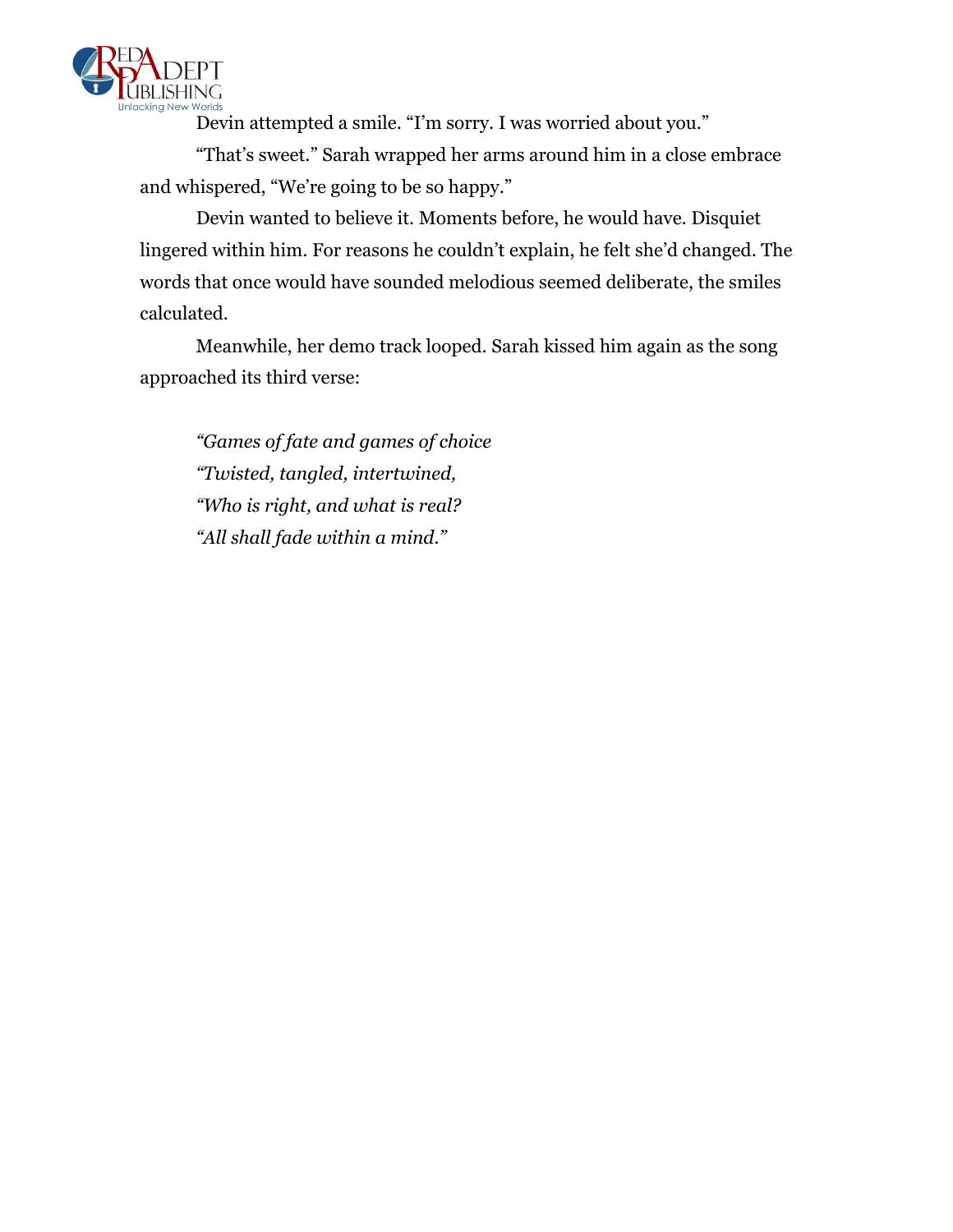

Jane had never been afraid of heights. As a child, she'd enjoyed alarming her mother by climbing the tallest Venovian evergreens on the Colt estate. Comparing her size then to her size currently, she probably wasn't much higher up. It was a little different hanging from the underside of an elevator with only a hastily slammed hatch between her and a killer robot.

## *Well, this sucks.*

That she'd caught the bar after sliding down the hatch could only be attributed to super reflexes reserved for times of great danger or to the grace of the Absolute. If only those super reflexes or that divine grace would allow her to reach the conduit Devin had mentioned...

The faint lights along shaft's walls let her vaguely make out the conduit's square entrance. Jane saw another bar under the elevator, parallel to the conduit's top edge. She'd played on jungle gyms when she was little and remembered the motion of swinging her body to catch a bar an arm's length away, but she'd forgotten how much the friction burned her palms.

She grabbed the bar and swung forward. Her face banged into the wall. *Ow.*

After taking a moment to let the pain in her face subside, she extended her body as far as she could, barely touching the conduit's floor with her foot.

*Dammit! Wish my legs were longer. Good thing I wore flats today. And pants. If I had to do this in heels and a skirt...*

The inane thoughts kept her from freaking out. Something about talking to her brother had done away with the panic she'd felt before. She wasn't about to let it take over again.